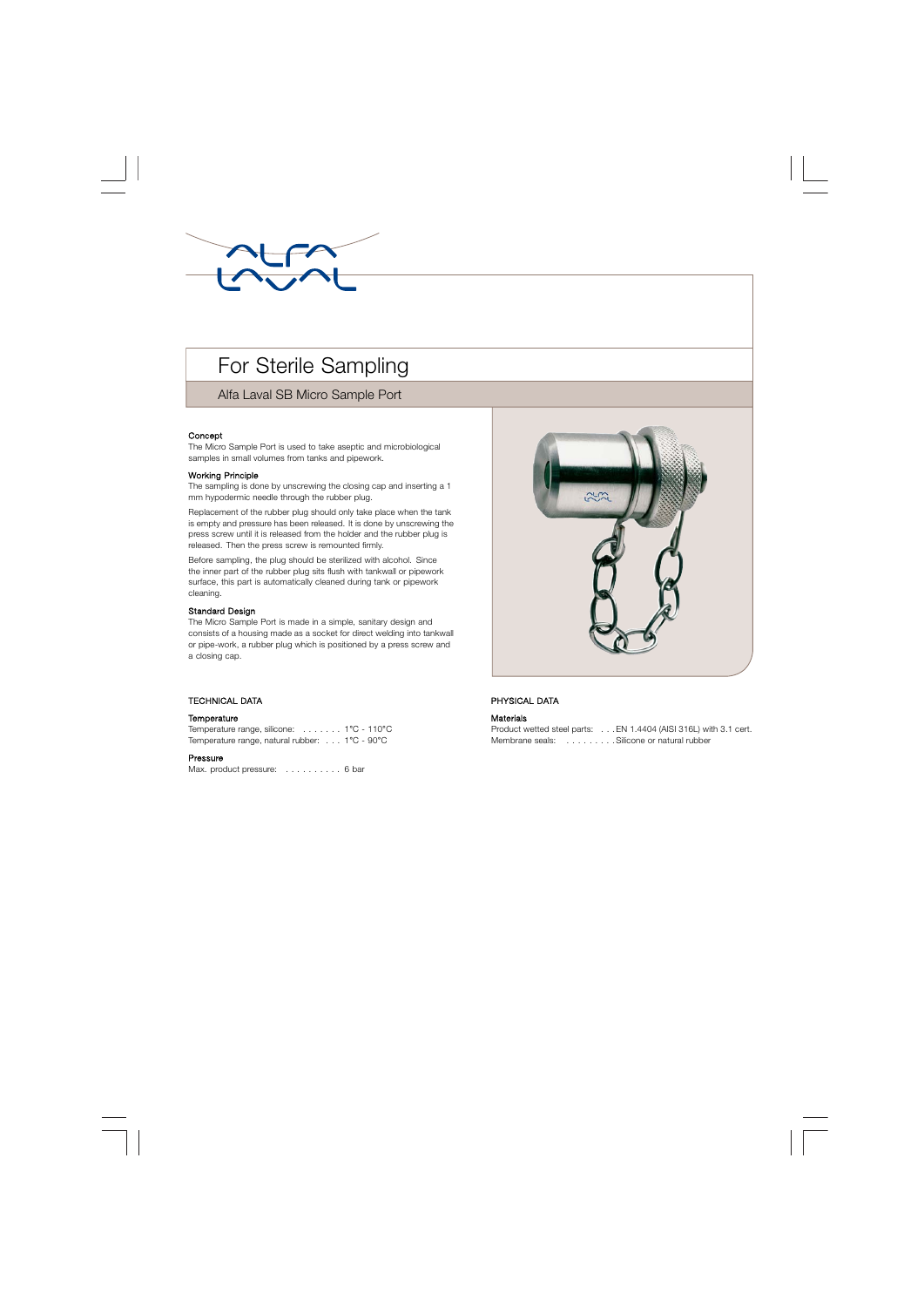





- Socket, Type T, is welded into a 25 mm diameter hole in a tankwall
- Socket, Type P, is welded on a pipewall and thereafter a 8 mm hole is drilled
- Socket, Type PC, is available for welding onto extruded pipe ends equal to 1" as well as DN25